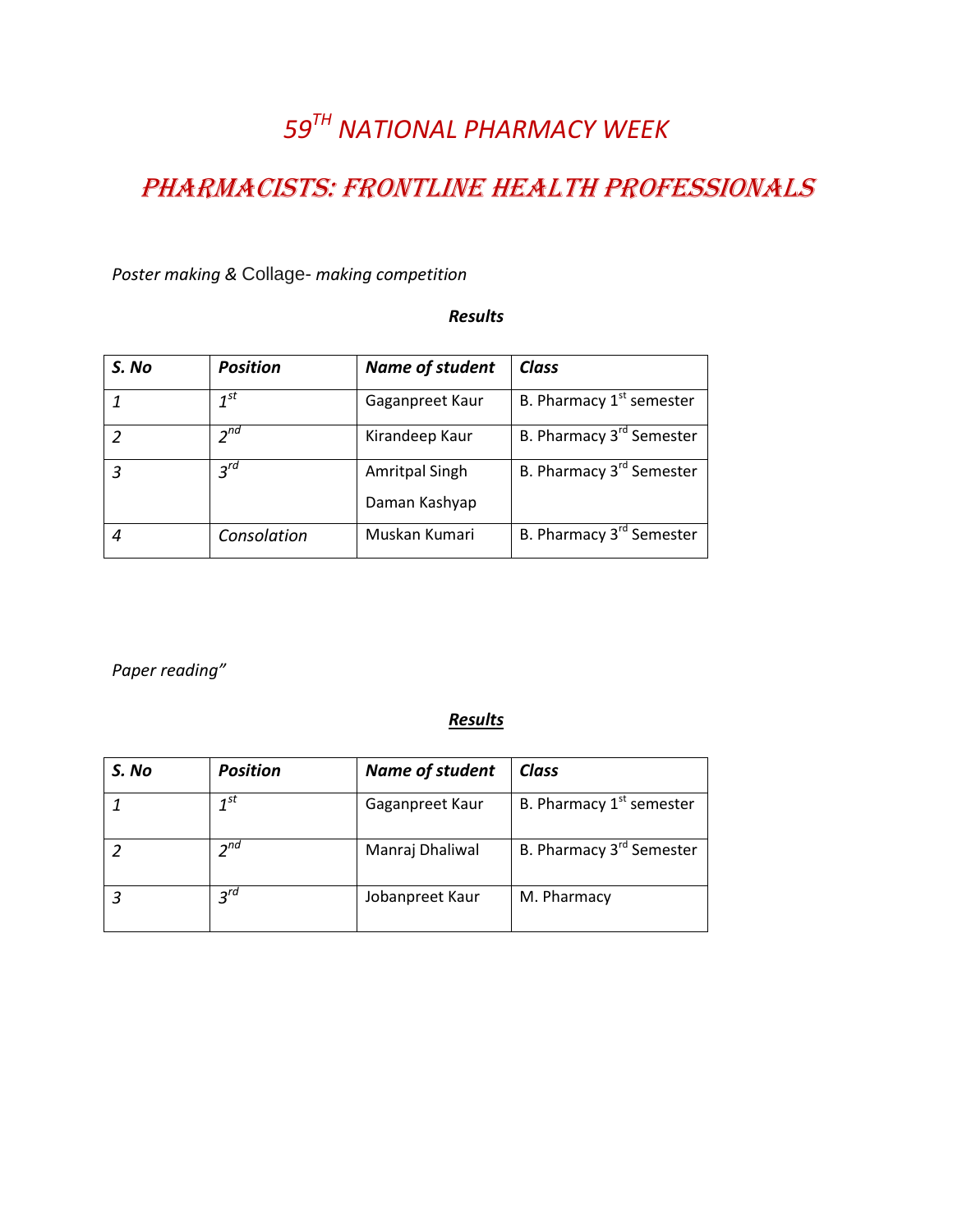*Debate .* The topic given for debate was "**Role of Health Workers in Lockdown"**

## *RESULTS*

| <b>POSITION</b>                        | <b>CLASS</b>                              | <b>NAME OF STUDENT</b>                                      |
|----------------------------------------|-------------------------------------------|-------------------------------------------------------------|
| 1 <sup>ST</sup> Position               | <b>B.Pharmacy 3<sup>RD</sup> Semester</b> | <b>Amritpal Singh</b><br>Jashanpreet Kaur<br>Kirandeep Kaur |
| $2^{\overline{\text{ND}}}$<br>Position | B.Pharmacy 1 <sup>ST</sup> Semester       | Gaganpreet Kaur<br>Jaismeen<br>Tushar                       |

#### *Rangoli*

#### *RESULTS (B. PHARMACY)*

| S. NO | <b>POSITION</b> | <b>NAME OF PARTICIPANT</b> | <b>CLASS</b>                  |
|-------|-----------------|----------------------------|-------------------------------|
|       | $1^{st}$        | Rupinder kaur              | B. Pharmacy $3^{rd}$ semester |
|       |                 | Jashanpreet kaur           |                               |
|       | $2^{nd}$        | Kirandeep kaur             | B. Pharmacy $3^{rd}$ semester |
| 3     | $3^{rd}$        | Bhavika arora              | B. Pharmacy $1^{st}$ semester |
|       |                 | Nidhi kumari               |                               |
| 4     | Consolation     | Simranpreet kaur           | B. Pharmacy $3^{rd}$ semester |